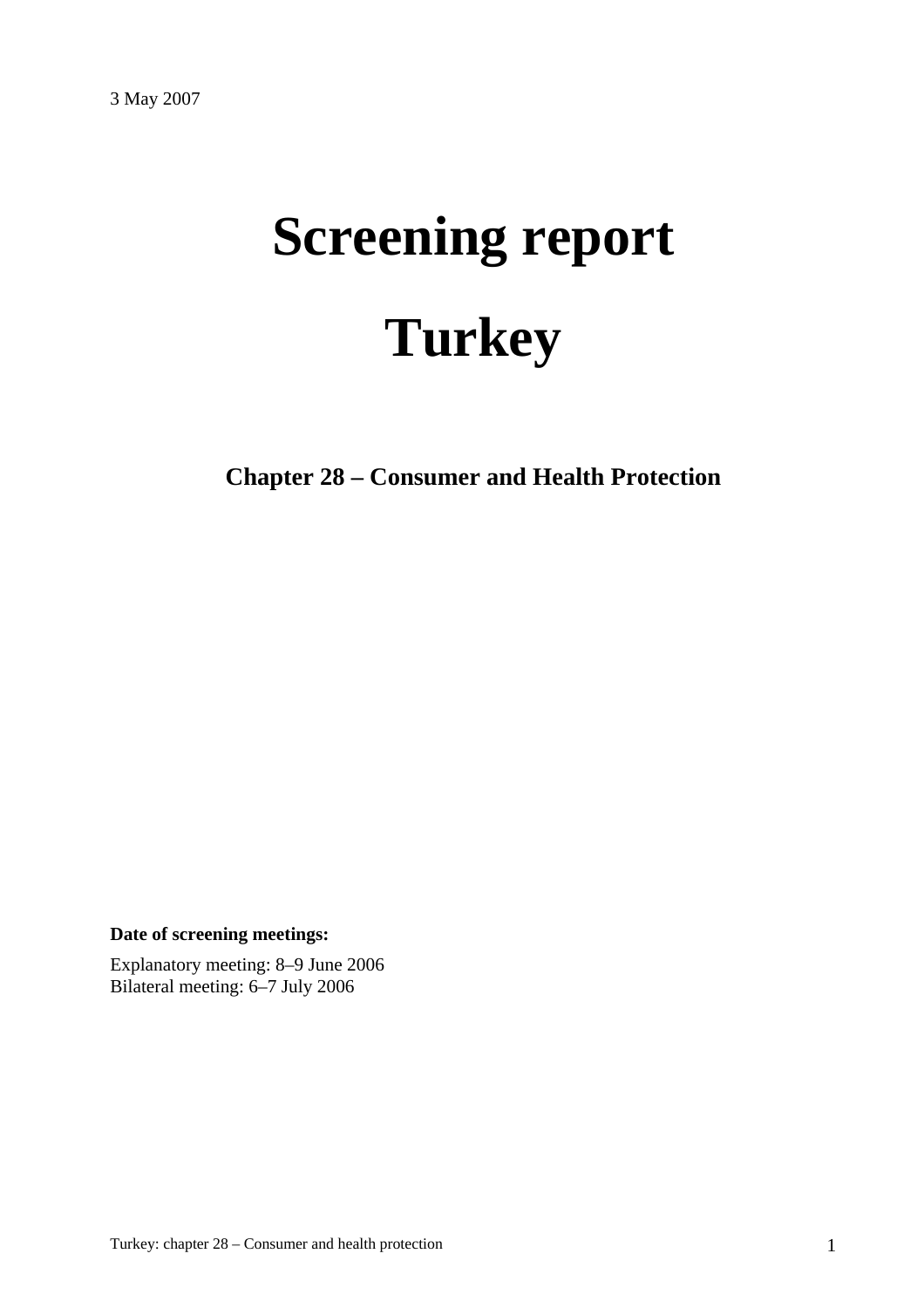# **I. CHAPTER CONTENT**

The *acquis* under the Consumer and Health Protection chapter consists of horizontal policy instruments, including financial support, regulatory and governing measures as well as vertical policies. These describe in detail the mechanisms, on the one hand, for the protection of the consumer's safety and his/her economic interests and, on the other hand, human public health.

The *acquis* in the area of **consumer protection** includes the following instruments: a general financing framework and rules for the governing of consumer protection at the Community and Member State level, including injunctions and access to justice. It also covers aspects related to the consumer's general product safety, such as dangerous imitations, liability for defective products and the Community's Rapid Alert System (RAPEX), as well as topics like sale of consumer goods and associated guarantees, unfair contract terms, price indications, doorstep selling, distance selling, distance marketing of financial services, consumer credits, misleading and comparative advertising, unfair commercial practices, timeshare and package travel.

The *acquis* in the area of **public health** comprises measures as regards the general financing framework and measures for governing this area. It also deals with issues related to tobacco, communicable diseases, blood, tissues and cells, mental health, socio-economic determinants of health, health inequalities, alcohol, cancer as well as health and environment.

Member States need to transpose the *acquis* into national legislation. The implementation and enforcement of consumer and health protection policies require adequate administrative capacities and infrastructure at national, regional and local level. As regards consumer protection, this refers to effective market surveillance and appropriate independent judicial and out-of-court dispute resolution mechanisms. It is also necessary to raise public awareness, consult with the public and involve consumers actively in effective policy implementation, thus informing and educating the consumer and ensuring a role for consumer associations.

#### **II. COUNTRY ALIGNMENT AND IMPLEMENTATION CAPACITY**

This part summarises the information provided by Turkey and the discussion at the screening meeting. Turkey indicated that it can accept the *acquis* regarding consumer and health protection. It indicated that it does not expect any difficulties to implement the *acquis* by accession.

#### **II.a. Consumer protection**

#### Horizontal aspects

The Turkish constitution (Article 172) guarantees the protection and information of the consumer by the State and also encourages the consumers to take initiatives for protecting themselves. In line with the EU approach and policy on consumer protection, a first law on consumer protection was adopted by Turkey in 1995 (LCP 1995). Incorporating quite a number of consumer protection aspects in a single text, it amounted to a framework law with the view to protecting the health, security and economic interests of the consumer in line with the public interests, likewise formulating Turkey's Consumer Policy Framework. The amendment to the law in 2003 (LCP 2003) aimed at further harmonisation with the *acquis*. Product safety issues are covered through Law No. 4703 of 2001 relating to the Preparation and Implementation of the Technical Legislation on the Products.

In addition, the Turkish strategy on consumer protection for the period 2007–2013 is included in general terms in the ninth Development Plan officially published on 1 July 2006.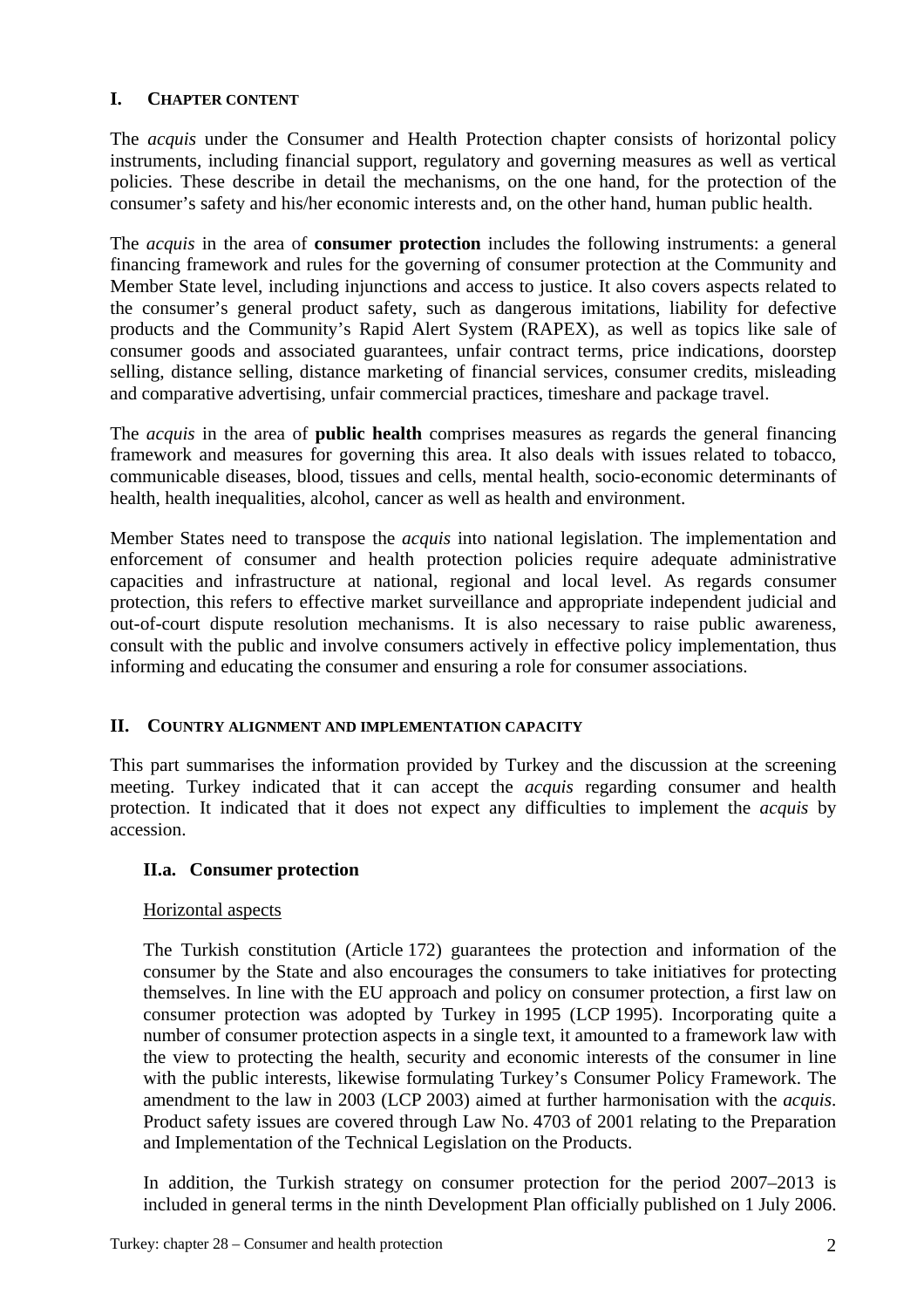Through the EU accession process Turkey expects to reach all consumer rights and strengthen the health system of the consumers, to develop a social dialogue also focussing on support of consumer NGOs and their local networks and to establish more consumer courts.

Concerning the institutional framework, the main actor is the General Directorate for Protection of Consumer and Competition (GDPCC) of the Ministry of Industry and Trade (MoIT) established in 1993. Its task is to ensure the compatibility of the Turkish legislation with the *acquis* regarding the promotion of the economic interests of the consumer. In this context, it also has direct enforcement functions as regards supervising and monitoring the whole Turkish market, undertaken by its own inspectors based in Ankara. There are also decentralised MoIT units for the Protection of the Consumers' Economic Interests at the Provincial Directorates in 81 provinces which act as an enforcement body. In addition to the Ministry and the provincial directorates, municipalities are empowered to check the price labelling. Statistics indicate that around 1 753 companies were inspected by the GDPCC and 86 593 companies by the provincial units in 2006.

As regards the safety of products, there are in total twelve different public bodies for enforcing legislation in Turkey depending on product groups. The MoIT is in charge of market surveillance for a broad range of products (a number of Classical Approach Directives and New Approach Directives, including energy labelling, textiles and footwear), except for detergents, cosmetics, toys, medical devices and medicinal products (competence of the Ministry of Health) and food, feeding stuffs, fertilisers and veterinary medicinal products (competence of the Ministry of Agriculture and Rural Affairs). Other bodies such as the Telecommunication Authority (radio and telecommunication equipment), the Tobacco, Tobacco Products and Alcoholic Beverages Market Regulatory Authority (tobacco and tobacco products, alcoholic beverages, ethyl alcohol) and the Ministry of Labour and Social Security (personal protective equipment) are also involved in the market surveillance of certain product groups. A Coordination Board on Market Surveillance is in charge of coordination between the different authorities; it also monitors the preparation and implementation of technical legislation and takes advisory decisions relating to market surveillance.

A Consumer Council established in 1995 acts as an advisory body to the MoIT and represents 57 bodies, including public institutions, universities, professional chambers and consumer organisations. The number of representatives from public institutions and universities cannot exceed 50 % of the total number (94) of the Council members. The Board of Advertisement, again with representatives from public organisations (1/3) and NGOs (2/3), sets up principles for commercial advertisement/notices and monitors/examines this area.

Currently, six bigger and around 40 smaller non-governmental bodies are active as consumer organisations. Some of the bigger organisations have received limited public financial assistance in the past. More recently, six of the organisations have established a national federation.

As regards the EU *Regulation on Cooperation between National Authorities responsible for the Enforcement of the Consumer Protection Laws, Turkey stated to be willing to cooperate* or participate in the foreseen network even before accession.

Concerning the EU *Regulation on the Conformity Checks on Safety of Products imported from Third Countries*, the plan of the Undersecretariat for Foreign Trade is to link its import control database with the internal market surveillance system to be used collectively by the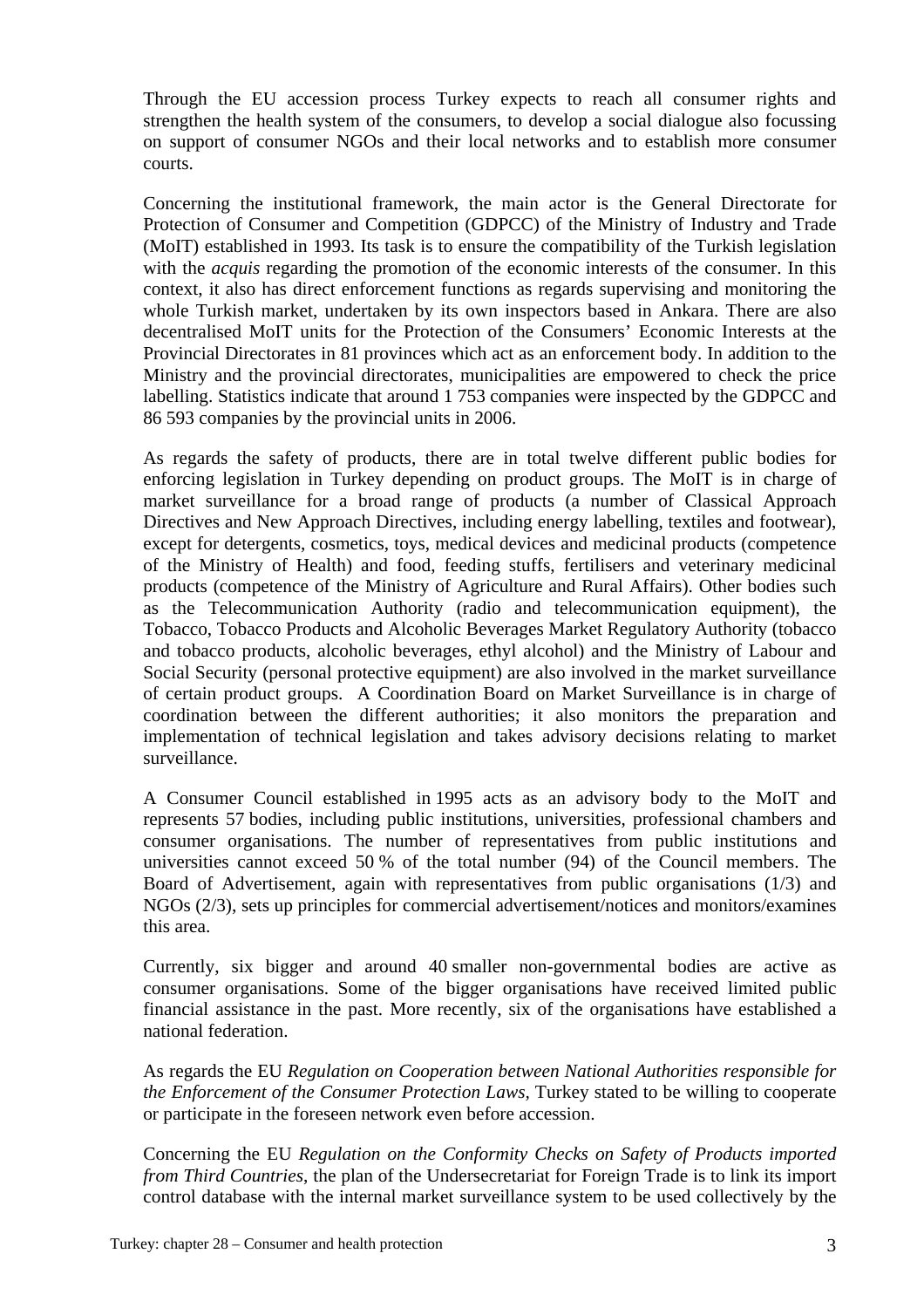twelve market surveillance authorities and with the possible option to open the system to producers, importers and consumers. This system is at an early stage. However, it covers already data on import checks of certain product groups such as toys, telecommunication and personal protective equipment as well as batteries.

As far as the EU *Directive on Injunctions* is concerned, Turkey stated that minimum legal alignment has been reached through LCP 2003. As for the consumers' access to justice*,* Turkey has a dual structure. Firstly, semi-judicial and semi-administrative provincial arbitration committees deal with consumer complaints as part of the extra-juridical and outof-court settlement for consumer disputes. There are 932 committees which are located in 81 provinces and 850 districts. Filing of disputes with a value of less than  $\epsilon$ 432 before the arbitration committee is mandatory, but free of charge and with legally binding decisions. Secondly, 24 consumer courts in nine provinces as first instance single judge civil courts deal with the court cases (court procedures). In the other provinces General Civil Courts are provisionally authorised to act until the establishment of specialised consumer courts. Legal actions brought before the courts by consumers, their organisations or the Ministry are exempt from any duties or charges. Thus, consumer organisations are entitled to file lawsuits, also for precautionary injunctions to terminate violation in the collective interest of consumers.

The number of consumer complaints reaches up to around 50 000 per year. In 2006, about 79 % of the 68 855 complaints handled by the arbitration committees were in favour of the consumers. In the long term (since 1995), the percentage of decisions in favour of the consumers has even reached 92 % as part of the alternative dispute resolution. The number of court cases rendered by the 22 consumer courts reached about 33 000 in 2005.

#### Product safety related issues

The Law on the Preparation and Implementation of Technical Legislation on Products of 2001 constitutes the regulatory framework in the area of product safety. According to Turkey, it is to a large extent in line with the EU *Directive on General Product Safety* of 1992. It lays down the rules and procedures for the placing on the market of products, conformity assessments and market surveillance. It fixes the obligations of the producers and distributors as well as the rights of the enforcement bodies and their instruments. Four by-laws for implementation were adopted in 2002. It is foreseen to revise the current legislation by end 2007 in order to take into account the new EU *Directive on General Product Safety* of 2001.

As regards the rules for the EU system on *Rapid Exchange of Information on Dangers arising from the Use of Dangerous Products (RAPEX)*, a draft for alignment has been elaborated. Turkey stated that it is aware of the need to determine one competent authority (RAPEX contact point) for the operation of the system on their side.

Turkey stated that the LCP 2003 aims at transposing the *acquis* on *dangerous imitations* and on the *liability for defective products*. Turkey mentioned a few prominent consumer court cases in favour of consumers forming the basis for a case law on consumer rights concerning products.

#### Non-safety related issues

Turkey stated that the EU *Directive on Certain Aspects of the Sale of Consumer Goods and Associated Guarantees* is transposed into Turkish legislation through the LCP 2003 and one by-law.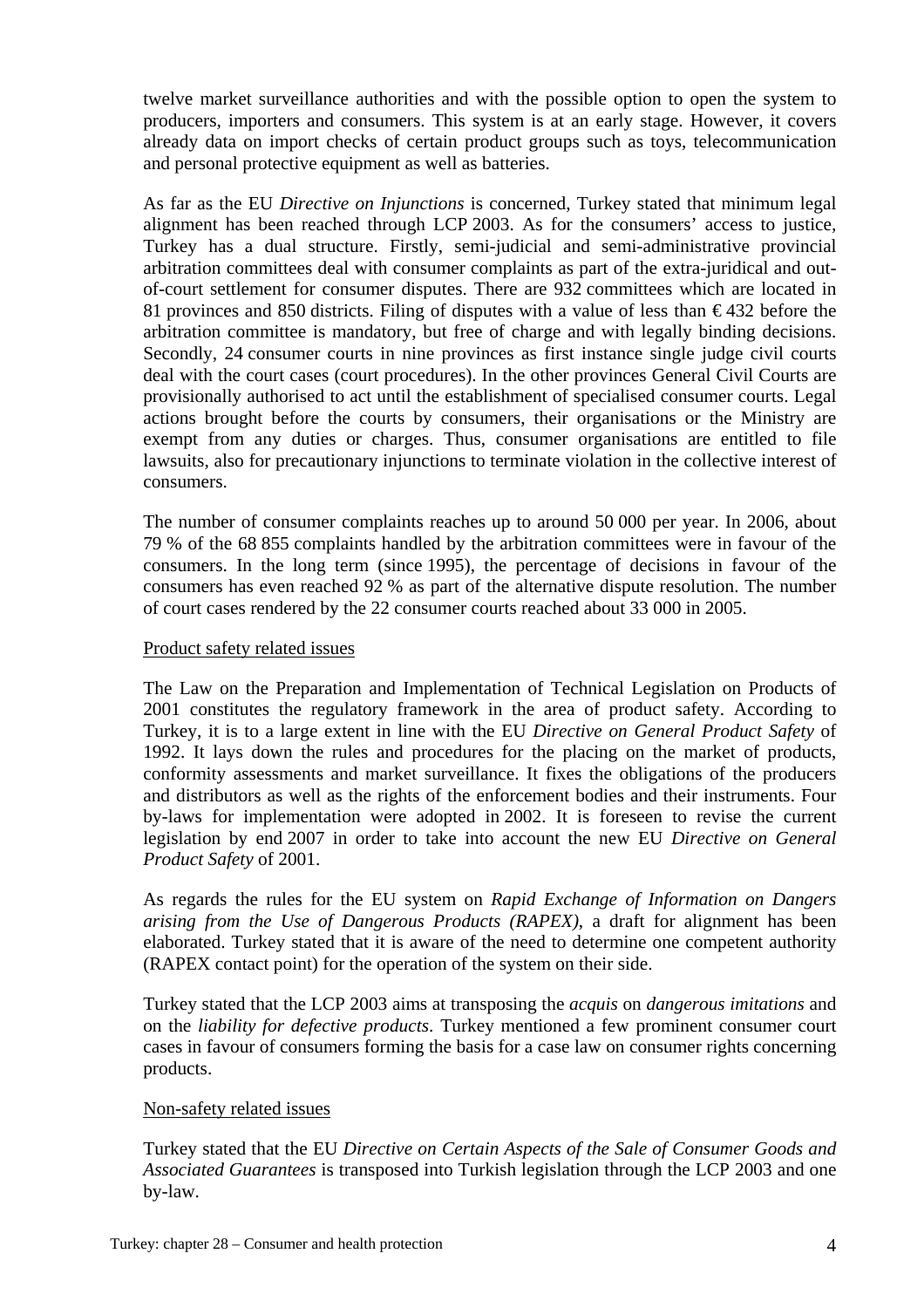As regards the EU *Directive concerning Unfair Terms in Consumer Contracts*, Turkey indicated that it is also transposed into Turkish legislation through the LCP 2003 and one by-law and is in compliance with the *acquis*. The courts of law are to be addressed in the event of measures to be taken for the elimination of unfair terms in contracts.

The LCP 2003 and one by-law also aim at transposing the EU *Directive on Price Indications*. With respect to the indication of the prices of services, alignment goes far beyond the EC law, as it also requires the labelling of the prices of services. However, Turkey stated that, although most of the relevant articles are in compliance with the text of the Directive, there are no exceptions for small companies, craftsmen and individual traders on stating the unit price for the product's unit of measure. It was reported that in 2006 224 violations of the obligation concerning price indications were observed.

Turkey indicated that the EU *Directive on Contracts negotiated away from the Business Premises (Doorstep Sale)* is transposed into Turkish legislation through corresponding articles in the LCP 2003 and one by-law.

For the EU *Directive on Distance Sales* Turkey indicated that legal alignment has been mostly achieved.

As regards the EU *Directive on Distance Marketing of Financial Services*, the legal alignment is planned for 2008. Turkey mentioned that certain elements of the *acquis* can be found presently in the Turkish legislation.

The LCP 2003 and one by-law form the basis for legal alignment with the EU *Directive on Consumer Credits* relating to contracts between business and consumers.

At present, the LCP 2003 and two by-laws provide the Turkish legal basis for transposition of the rules laid down by the EU *Directives on Misleading / Comparative Advertising*. However, it was indicated that the Turkish legislation will be amended to take into account recent *acquis* modifications. An Advertising Self-Regulatory Board as well as the Board of Advertisement deal with control aspects. The decisions of the Board of Advertisement are public and can be challenged at the competent court.

Concerning the EU *Directive on Unfair Commercial Practises*, Turkey has got only some provisions in its Code of Commerce. At present, technical studies are carried out which aim at an alignment with the *acquis* in all areas by 2008.

Turkey indicated that basic alignment with the EU *Directive on Timeshare* has been achieved through the LCP 2003 and one by-law. Turkey is aware of the fact that new EU rules will come up in due course.

For the EU *Directive on Package Travel*, the LCP 2003 and one by-law provide the legal basis for alignment with the EU rules. Also in this case Turkey is aware of the fact that new EU rules will come up soon.

#### **II.b. Public health**

#### Horizontal aspects

In 2003, Turkey adopted a Health Transformation Programme, forming its Public Health Framework as regards maintaining and promoting the health of its entire population in an effective, productive and equal way. Having a young population and a positive natural population growth rate, particular attention is paid to neonatal mortality (safe motherhood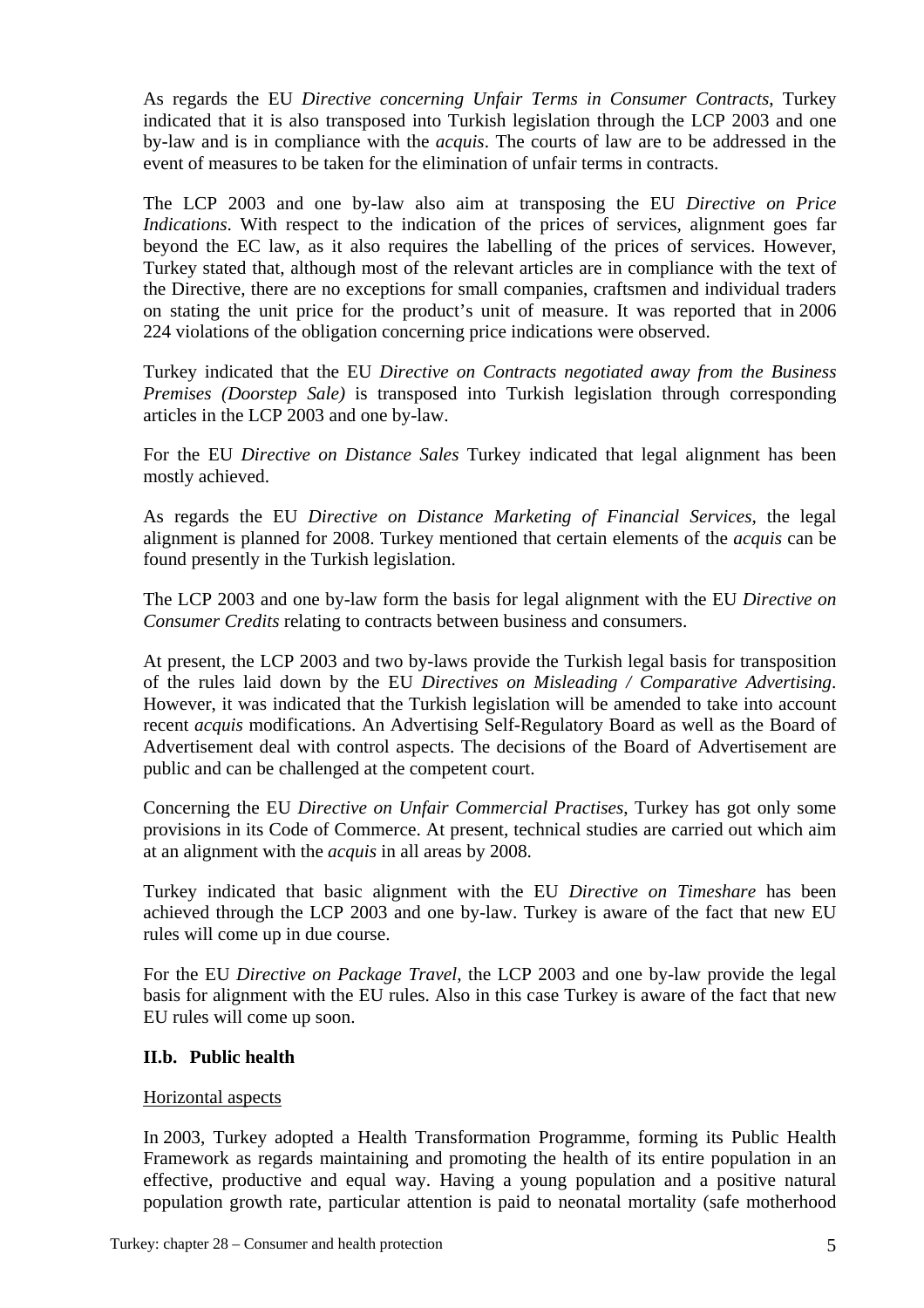programme) which exceeds postnatal mortality in most of the Turkish regions, although all indicators of infant and child mortality have declined rapidly in recent years. In addition, significant differences in infant and child mortality are observed between regions, by urban rural residence and socioeconomic groups. Moreover, the modern health promotion policy applied in Turkey is also directed at the prevention of communicable and other diseases supported by educational and further measures for the society on all health issues.

The Turkish constitution (Article 56), the Law on General Hygiene (1930) and the Basic Law on the Health Care Services (1987) form the legal platform for the implementation of Turkey's public health policy.

Concerning the institutional framework, Turkey has established the necessary infrastructure for the enforcement of the *acquis* at central and local level. The main actors are the Ministry of Health (MoH) and the subordinate Refik Saydam National Hygiene Centre, the General Directorate for Borders and Maritime Health as well as Provincial Health Directorates in 81 provinces. This system – considered, according to Turkey, as a strength of the country's health care system – is also supported at field level through an extensive network of health facilities providing primary, secondary and specialised in-patient and out-patient services.

In more detail, the Refik Saydam National Hygiene Centre with its central unit in Ankara and regional directorates in each of the seven regions covers all aspects of control and analysis of cosmetics, pharmaceuticals, biological products, blood products, water, environmental health aspects, microbiological, serological, haematological and chemical diagnostic, as well as training, research and risk assessments in all of these areas.

Health expenditure in 2005 constituted 7.6 % of the GDP. The share of public health care expenditure is around 71.4 % and of private health care expenditure 28.6 % in Turkey.

#### Tobacco

The law on the Prevention of Harmful Effects of the Tobacco Products and the regulation on Methods and Essentials concerning the manufacture type, labelling and surveillance for the protection from the damages of the tobacco products form the legal basis for the transposition of the EU *acquis* on tobacco. Amendments to the current legislation are under preparation in order to complete alignment with the *acquis*.

A national action plan on tobacco control has been drafted by a working group comprising NGOs with the objective to decrease the rate of smokers in Turkey drastically by 2010.

In the field of the *acquis* on *tobacco products*, Turkey considers to have achieved full compliance with the *acquis* as regards general and additional warnings, a ban on misleading product description, the obligation for manufacturers and importers to submit annually a list of all tobacco products' ingredients and their quantities, including the toxicological data and dissemination of those data to consumers, as well as the rules for yields and batch labelling. However, problems related to tobacco with high tar contents still remain.

The *acquis* on *tobacco advertising* has not been transposed yet. However, Turkey indicated that their present rules are very close to those of the EU. Certain principles, such as the ban on tele-shopping of tobacco products and the ban on sponsoring of TV programmes by undertakings with the principal activity of the manufacture or sale of tobacco products as laid down by the EU Directive on TV without Frontiers, can be found in the current Turkish legislation.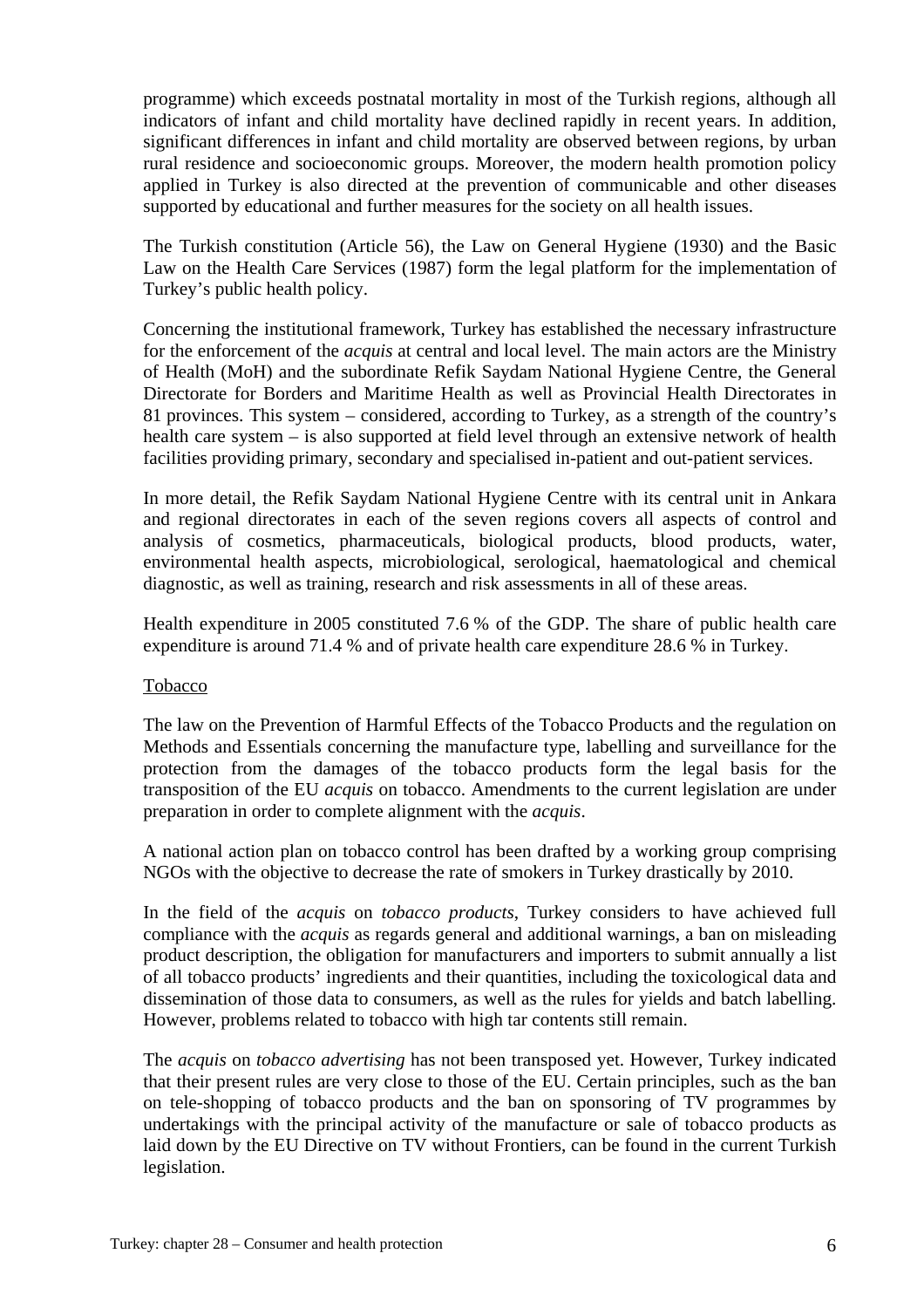The WHO *Framework Convention on Tobacco Control (FCTC)* was ratified by Turkey on 31 December 2004.

The Tobacco Regulatory Authority is responsible for market surveillance and control on the rules of tobacco. Illegal production and sale of tobacco products is subject to fines and a penalty of imprisonment for 1–3 years.

#### Communicable diseases

The Turkish Constitution (Article 56) and the Law on General Hygiene from 1930 provide the basis for legal alignment in this area. The MoH is the competent authority.

Control of communicable diseases has a long history in Turkey. For example, in 1985 the "National Vaccination Campaign" increased the immunisation coverage from 20–30 % to 80 %. In 2002, Turkey eradicated polio and was declared to be a polio free country in this year by the WHO. A "Neonatal Tetanus Elimination Programme" was adopted in 2000 and a "Measles Elimination Programme" in 2003 with the objective of eliminating measles by 2010. With respect to fight against HIV/AIDS, Turkey continues to be a low prevalence country on the basis of available data.

As regards legal alignment with the *acquis*, an expert commission (involving universities and relevant institutions) was established in 2002 to make immediate adjustments to the EU *List of Communicable Diseases and Case Definitions*. As a result, the list of notifiable diseases was updated in 2004: standard case definitions were established and introduced for the first time and notification by laboratories for some infectious agents was made compulsory. Instructions and guidelines on case definitions and recommended laboratory work for diagnosis were distributed. Case definitions are expected to be updated by 2008.

The national network to collect aggregated data on communicable diseases has been updated so as to attain a nationwide coverage as of February 2005. Turkey has also established contact points for different *networks on communicable diseases surveillance and control* at European level. As regards the *early warning and response system*, studies to include early warning function to the national communicable diseases network is foreseen to be completed by the end of 2007.

#### Blood, tissues and cells

As regards the *acquis* on *quality and safety of blood and blood components*, the Turkish authorities stated that a law and a by-law on blood and blood components from June 1983 provide the basis for legal alignment in this field. New draft law which aims at ensuring full alignment with the *acquis* on blood has been submitted to the Parliament.

A Transfusion Committee was established in 2004 to ensure a general hospital policy on consumption, collection, preparation, storage and safety of use of blood and blood components in Turkey. The Committee holds meetings at least four times a year. Since 1998, a database has been maintained about reporting of monthly activities of hospital blood banks and blood stations, also to provide safety conditions. Turkish Red Crescent notifies its monthly activities in this context, too.

As regards the *acquis* on *human tissues and cells*, a law on transplantation of organ and tissue from June 1979, a by-law on organ and tissues transplantation services from June 2000, a by-law on cord blood banks from July 2005 as well as instructions and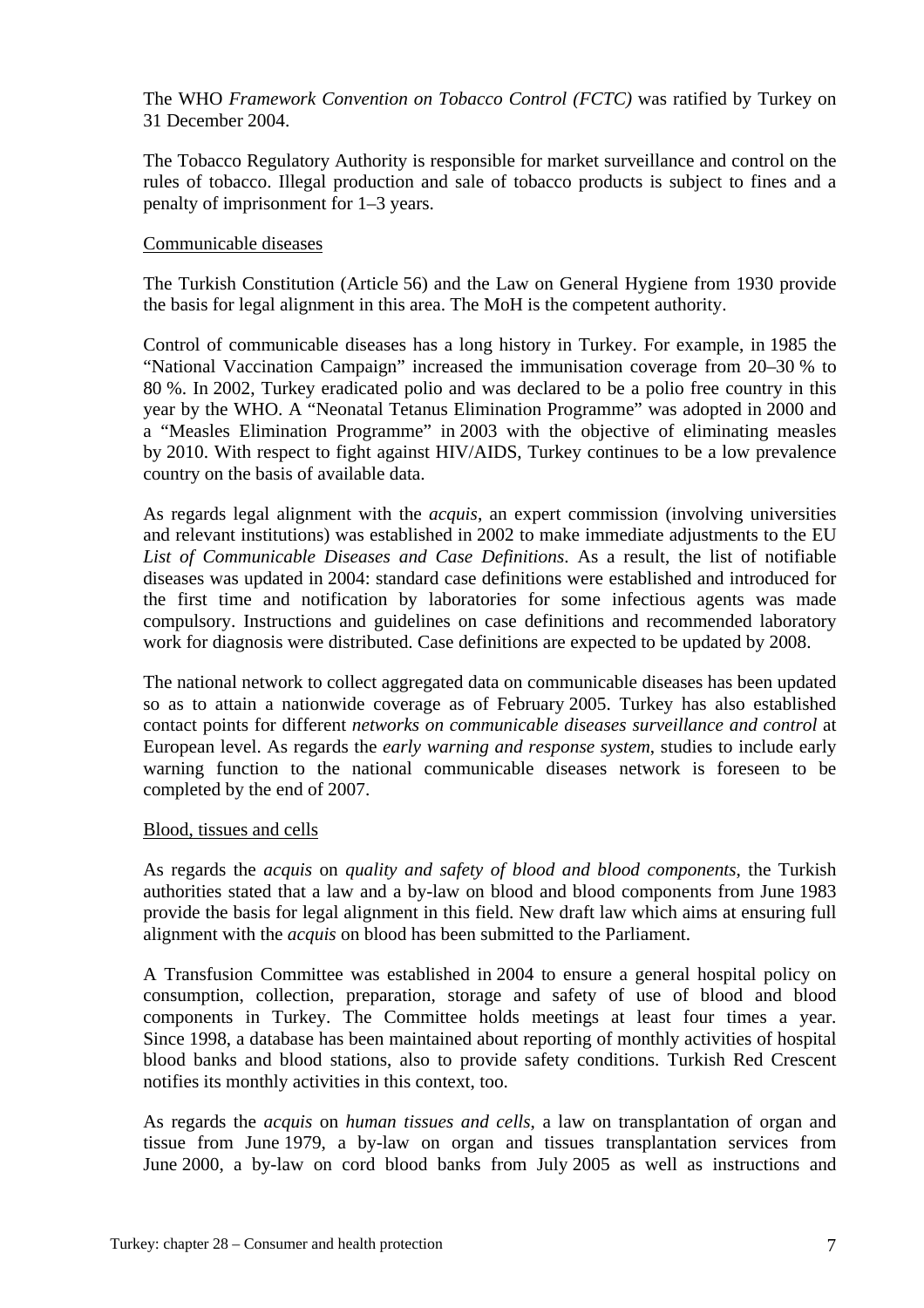circulars on transplantation centres and stem-cell research provide the basis for legal alignment in this field in Turkey.

The objective of the Turkish law on transplantation of organ and tissues is to regulate donation, procurement, preservation and transplantation of organs and tissues. The scope of the Turkish legislation is different from the *acquis*, as Turkey includes organs as well, but excludes stem cells, cord blood, auto-grafts, skin, reproductive cells as well as foetal tissues. *Acquis* requirements such as record keeping for 30 years, reporting of serious adverse events and reactions, data protection and standard operating procedures for processing and testing of cells and tissues are not addressed in the Turkish legislation. The objective of the by-law on organ and tissues transplantation services is to regulate operating procedures and principles, licensing, activities and inspection of the organ and tissue transplantation centres, eye bank and cornea transplantation centres as well as human leucocyte antigen typing laboratories. A national coordination system of organ and tissue transplantation was established in 2001 to cover donation procurement and distribution of organs and tissues.

Embryonic stem cell research is prohibited in Turkey since September 2005.

Mental health, socio-economic determinants of health, health inequalities, alcohol, cancer and health and environment

As regards *mental health*, Turkey signed the WHO Declaration and Action Plan for Mental Health in Europe in 2005. After that, an expert group to analyse mental health policy developments was established with the objective of making recommendations to increase bed capacity and the number of staff, carry out technical studies for legislation and to focus on preventive mental health care. As a result, the National Mental Health Policy was completed in July 2006 with the objective of promoting development of community-based mental health care, developing comprehensive mental health services integrated into primary health care, promoting strategies for prevention and promotion and encouraging intersectoral links between mental health and other sectors.

Services related to mental health are mostly provided by mental health and State general hospitals as well as university hospitals which are located in city centres or large districts. Each of the 81 provinces has a mental health department. The Turkish mental health services are basically therapy-oriented. Mentally ill patients have the right to access to care, rehabilitation, consultation and support services free of charge. However, resources (budget, staff, capacity, etc.) for public mental health and mental health improvement are limited in relation to the needs. Problems related to the insufficient number of staff and training in mental health issues are being addressed. Projects are namely ongoing in view of developing community-based mental health services – the concept of sheltered homes being new to Turkey – as well as in view of informing the general physicians and providing them with the skills for the early recognition and treatment of common mental health disorders at the primary health care level. Plans also exist to collect information about the public mental health situation.

In the field of *drug abuse prevention*, Turkey elaborated its national strategy on the fight against addictive substances in 1997. Alignment of the strategy for the period 2003–2008 with the EU policy in this field is ongoing. Two committees for monitoring and steering the fight against use of narcotic drugs have been established; they bring together representatives of 18 institutions and organisations in this field. The Turkish Monitoring Centre for Drugs and Drug Addiction is active in carrying out projects and organising training activities. Turkey is also a member of the European Monitoring Centre for Drugs and Drug Addiction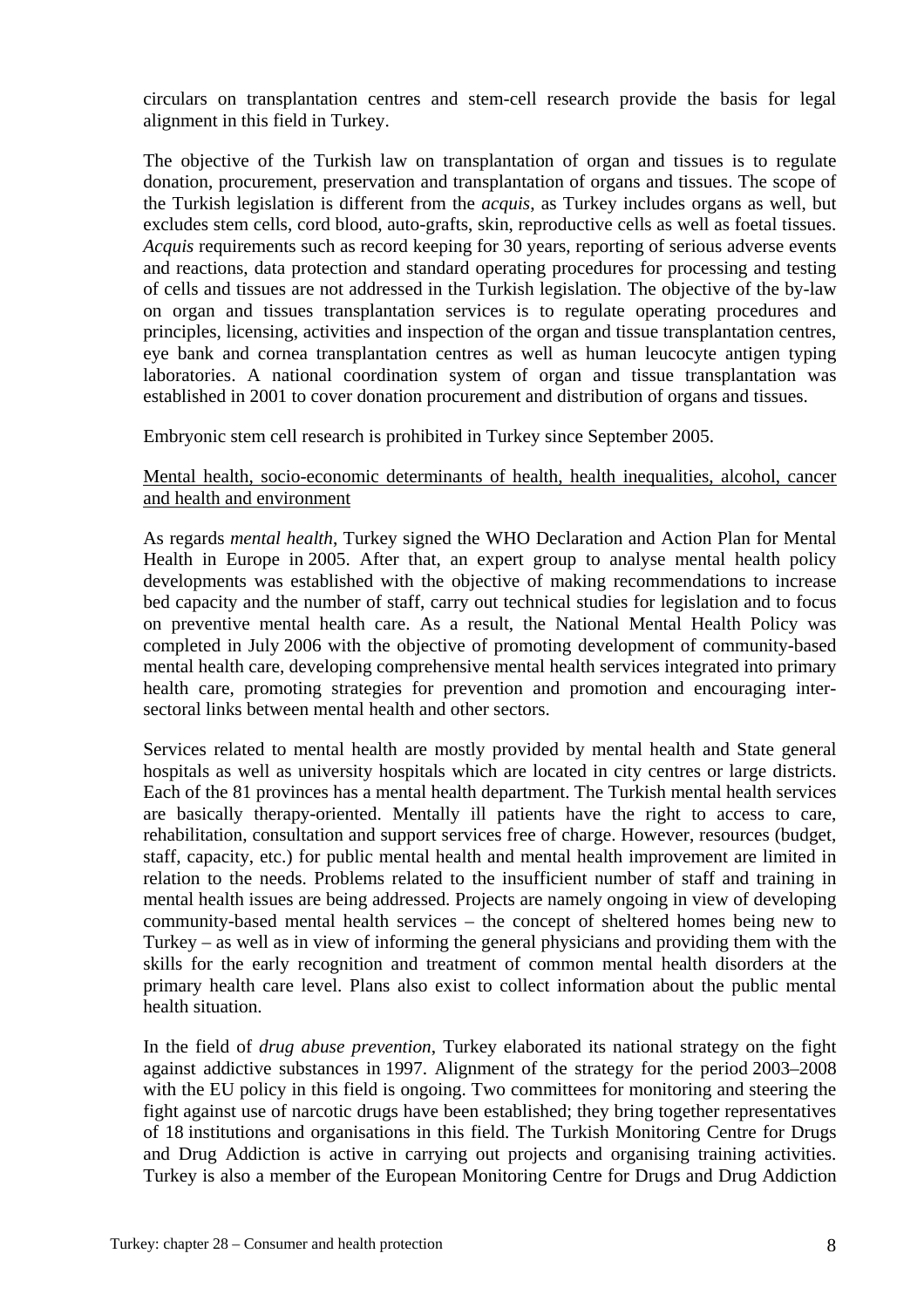(EMCDDA) and has established cooperation with Council of Europe, WHO as well as the UN International Drug Control Programme.

As regards *obesity, nutrition and physical activity*, according to a demographic and health survey of 2003, obesity is increasing in Turkey. Different programmes are ongoing to reduce obesity rate and to promote healthy nutrition.

Use of *alcohol* in Turkey is much less frequent than smoking. Only 3 % of the population aged 20 and above are alcoholic. According to domestic data, the total recorded alcohol consumption per capita  $(15+)$  of pure alcohol in Turkey was 1,25 litres in 2006. Two bylaws regulate the domestic and foreign trade of alcohol and alcoholic beverages, on one hand, and the wholesale, retail sale and selling of licenses of alcohol and alcoholic beverages, on the other hand. The age limit for buying alcoholic beverages is 18. There are sales restrictions where the places of sale are located at 200 m of educational or religious buildings, and alcohol consumption is banned in health care establishments, educational buildings, government offices and at workplaces. On the other hand, advertising and sponsorship is not restricted in printed newspapers/magazines, on Internet or at the cinema.

In the field of *cancer screening*, a variety of legal provisions and the enforcement structure provided through the MoH and the 81 Provincial Health Directorates (81 Cancer Registry Centres) form the framework for the application of the *acquis* in this field in Turkey. Their task is to collect and process data to identify the incidence rate of cancer and to determine the factors behind cancer occurrence. They also organise training programmes as well as activities to raise public awareness and to perform an effective cancer control. A cancer screening programme free of charge covering the whole population has started in Turkey. 29 Cancer Early Diagnosis and Screening Centres have been set up by the MoH, and a further 11 Cancer Screening and Education Centres have been established. New Cancer Screening and Education Centres (21) are foreseen to be established by end 2007.

The by-law of July 2001 on determination, measurement methods and supervision of the limit values of electromagnetic field force from fixed telecommunication devices provides the basis for legal alignment in Turkey with the EU *Recommendation on Electromagnetic Fields*. A by-law on prevention of negative effects of electromagnetic areas caused by nonionising radiation emission environment and human health is under preparation and is expected to be finalised by 2009. The current legislation is based on fixed telecommunication, while other products which originate electromagnetic fields (e.g. power lines, mobile telephones, microwaves and other domestic appliances, welding equipment, medical equipment) are not clearly covered.

The competent authority is the Telecommunications Authority. A Protocol between this Authority and the Ministry of Environment and Forestry regulates cooperation in view of assessing environmental factors prior to the establishment of fixed telecommunications devices and systems. The opinion of provincial environmental board is required while choosing a place for the establishment of these devices and systems. Moreover, a safety certificate is given to each telecommunications device in Turkey.

#### **III. ASSESSMENT OF THE DEGREE OF ALIGNMENT AND IMPLEMENTING CAPACITY**

Overall, Turkey has reached a satisfactory level of alignment with the *acquis*. It needs to finalise the alignment process on a significant number of EU measures in both parts of the chapter. It also needs to further strengthen its administrative capacity for *acquis* enforcement and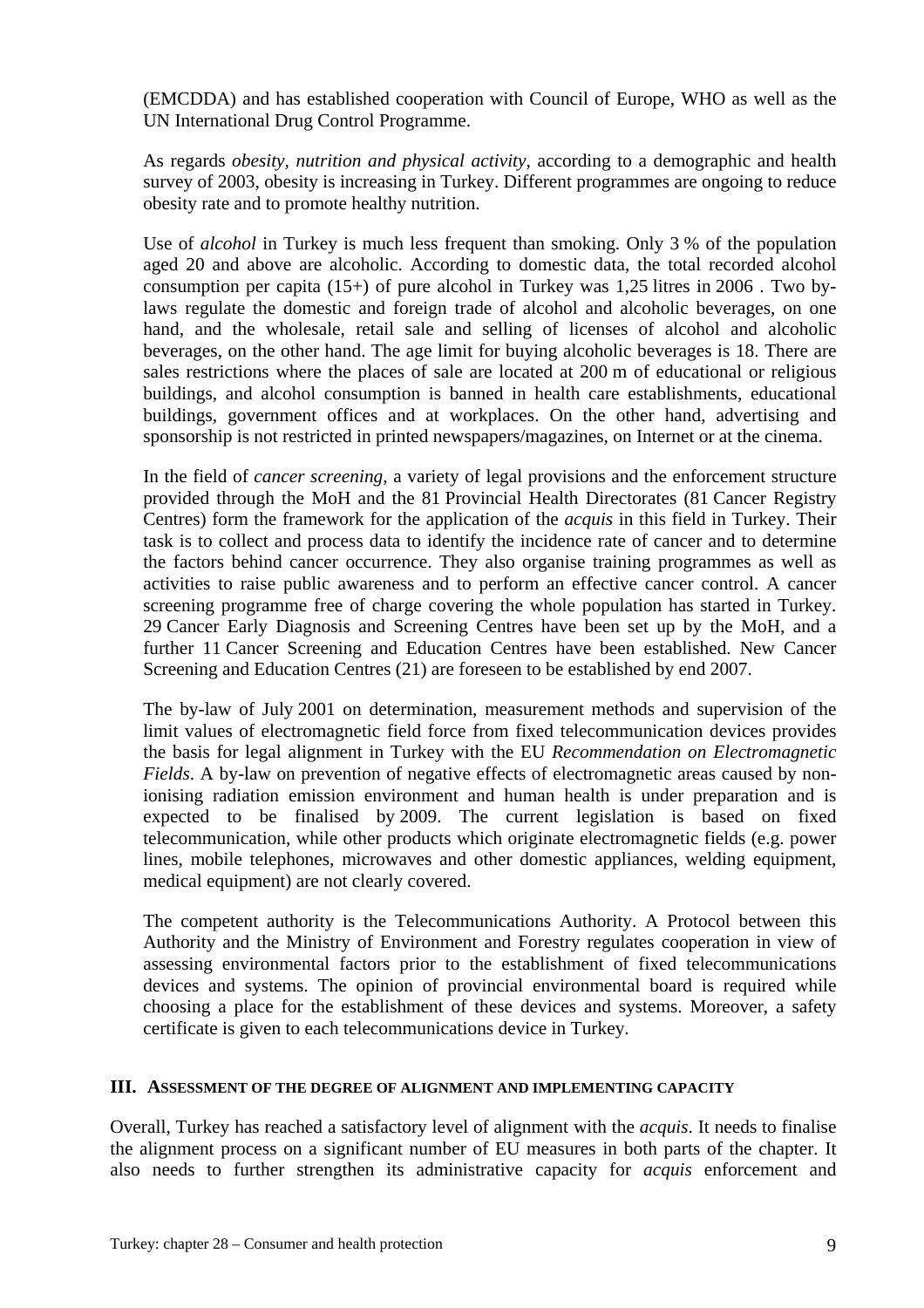application of EU technical standards both in the areas of consumer and health protection. Consumer movement needs to be strengthened.

# **III.a. Consumer protection**

## Horizontal aspects

Turkey is developing a consumer protection system in line with the EU consumer protection strategies and values. The Turkish legislation has been aligned with the *acquis* to some extent.

The administrative capacity is at a reasonable level, but needs further strengthening. The number of legally qualified experts in the administrative authority in the field of consumer protection, the GDPCC in the MoIT, should be increased. The specialisation of the experts and the controllers should become a priority. Implementation of the decisions of the Consumer Council by the relevant organisations needs to be improved, as well as market surveillance, as there have been cases of products not being withdrawn from the market despite the fact that they were considered unsafe. Consumers should be better informed by the companies and relevant public institutions about risky, dangerous and unsafe products in the market.

The consumer movement in Turkey has a history of 15–16 years. However, there is room for improvement. Cooperation and partnership among the existing consumer NGOs is very limited. Many NGOs are financially weak. The relationship between state bodies and the NGOs needs strengthening. Turkey is encouraged to further support the development of an independent, representative and effective consumer movement and to involve consumer organisations in the development and implementation of consumer policy.

In relation to judicial enforcement capacity, improvements are necessary in handling the applications by consumers due to the fact that the composition of the district consumer arbitration committees is not consistently stable throughout Turkey. The number of members legally qualified should be increased, and existing members should receive additional legal training. The committees should also be better equipped and supported by the Government.

Furthermore, there are notable delays in the court cases filed by consumers due to lack of infrastructure and insufficient personnel and judges in the consumer courts. Consistency in interpretation and comprehension of consumer legislation by the courts needs to be ensured. The establishment of metropolitan consumer courts should continue.

#### Product safety related issues

In the field of general product safety, Turkey has reached a satisfactory level of alignment. The revised General Product Safety Directive from 2001 remains to be transposed. Legal adjustments are necessary in view of completing alignment with the *acquis* on dangerous imitations. Turkey also needs to pursue preparations for the participation in the RAPEX system.

#### Non-safety related issues

Many elements of the *acquis* have been introduced in the Turkish law.

In the field of the *acquis* related to certain aspects of the sale of consumer goods and associated guarantees, further alignment is necessary as regards the scope of contracts, the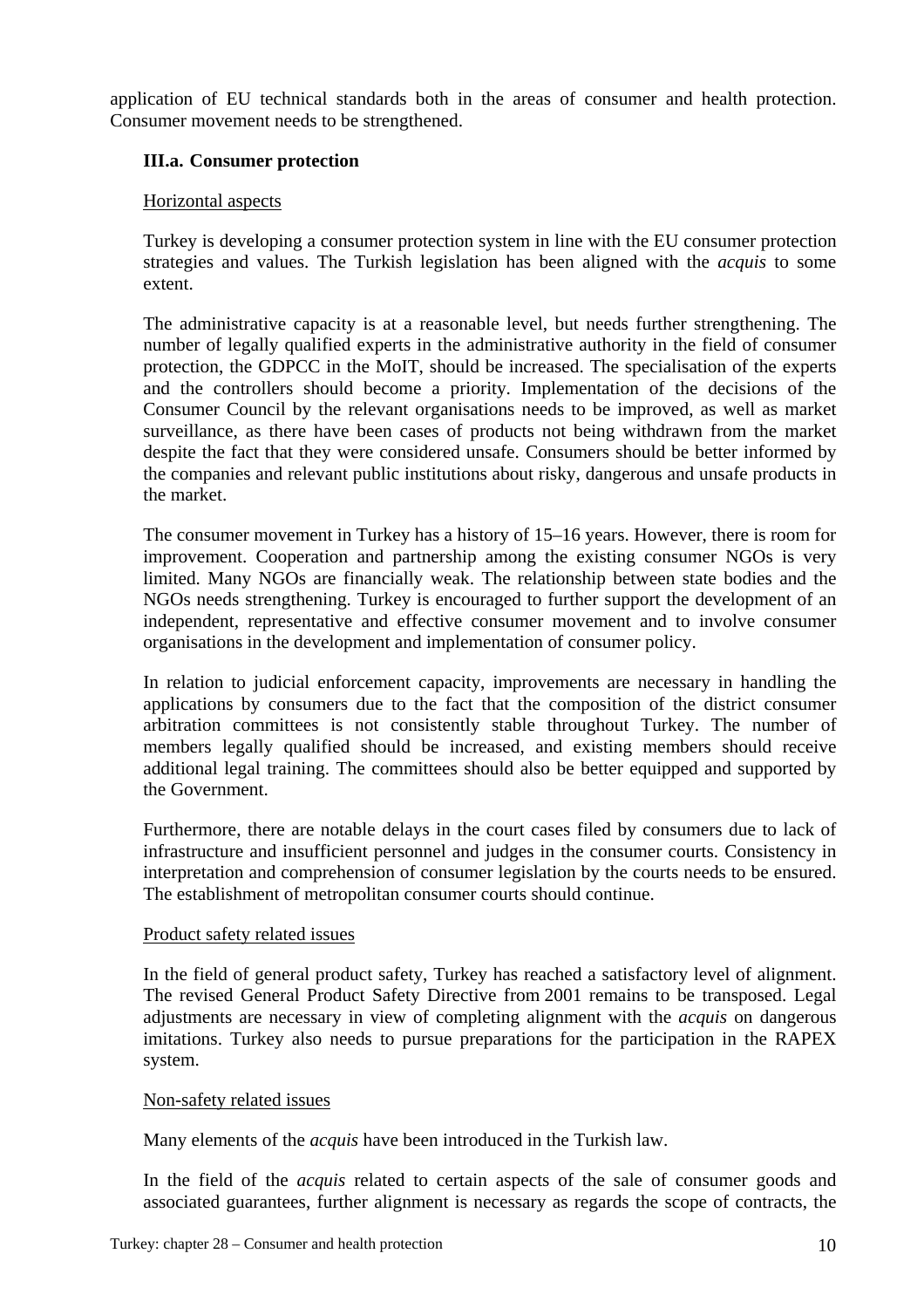compliance of the definitions as well as some details of warranties and remedies. The legislation needs to ensure that the consumer can equally enforce his rights against the seller. The repair or replacement procedure in the Turkish law appears complex.

The Turkish legislation on doorstep sale is largely in line with the *acquis*. However, exceptions under article 14 of the LCP 2003 need to be reviewed for compliance with the acquis, in particular concerning the exclusion of books, discs and sales of goods and services outside the workplace that are recognised as to be general practice or commercial custom. In the field of distance sales, further work is required on scope and definitions, written confirmation, prior and additional information and rights of withdrawal. The Turkish legislation on unfair contract terms needs some further adjustments, in particular concerning the interpretation of contractual terms and the effective control of terms drawn up for general use. To complete harmonisation with the *acquis* on consumer credits, the current Turkish definitions have to be reviewed and amended, as currently certain types of credits risk not to be regulated. As regards the *acquis* on timeshare, further harmonisation will have to cover a revision of the Turkish legislation with a focus on the EU minimum standards. Concerning the *acquis* on package travel, further harmonisation is required as regards the scope (inclusion of cover for moral damages) and some definitions.

## **III.b. Public Health**

With its national Public Health Framework, its legal measures, its current administrative structures and available infrastructure, Turkey has established a basis for the completion of legal alignment with the *acquis* and its enforcement. However, further progress is needed, in particular in the fields of blood, tissues and cells.

#### Tobacco

Legal alignment in the field of tobacco is fairly advanced.

As regards the *acquis* on the manufacture, presentation and sale of tobacco products, harmonisation is necessary to take into account the provision of the tar yield per cigarette, and the ban on tobacco for oral use, although currently not produced and sold in Turkey. In the area of tobacco advertising, alignment needs to be completed regarding the scope and certain technical details, in particular in relation to sponsoring of cross-border events and activities.

It would be also advisable to have legislation to remove tobacco products from self-service displays in retail outlets, to prohibit the sales of sweets/toys which resemble tobacco in the context of the prevention of tobacco sales to children and adolescents, to introduce the use of price measures to discourage tobacco product consumption and to introduce measures to protect against exposure to second-hand smoke as part of the implementation of the EU Recommendation on the Prevention of Smoking and Initiatives to improve Tobacco Control.

#### Communicable diseases

Progress has been made through setting up of a network of epidemiological surveillance and control of communicable diseases. However, further developments are necessary to strengthen the institutional structure, capacity and the legal framework. Further investment in testing laboratories is needed. Laboratory diagnostic capacity has to be improved to implement the EU case definitions. An Early Warning and Response System for rapid exchange of information on potentially health threatening events remains to be established.